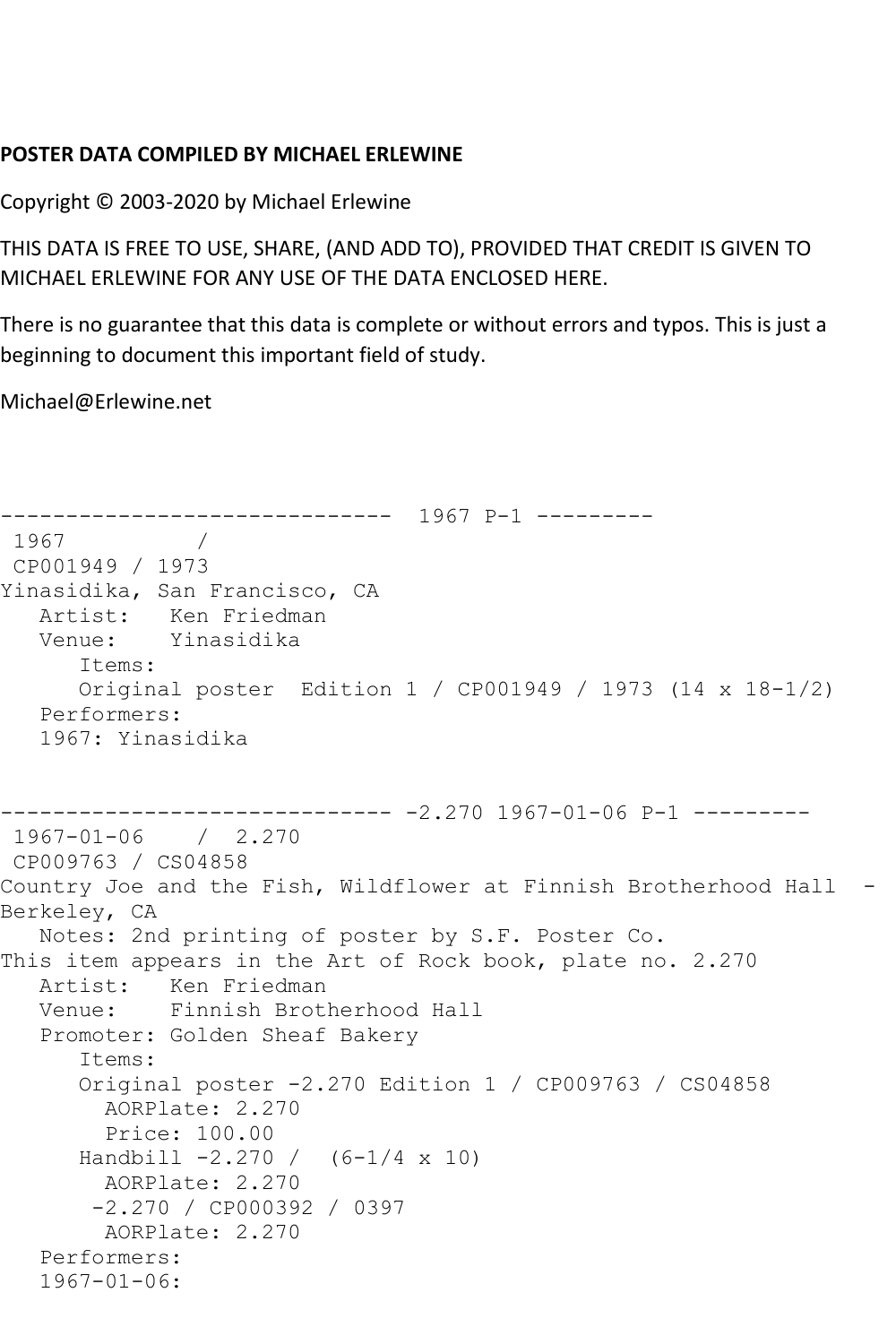1967-01-13 1967-01-14: Finnish Brotherhood Hall Country Joe and the Fish / Wildflower / John Fahey ------------------------------ -2.269 1967-01-27 P-1 --------- 1967-01-27 / 2.269 CP000095 / 0096 Lee Michaels, Melvyn Q Watchpocket at Golden Sheaf - Berkeley, CA Notes: This item appears in the Art of Rock book, plate no. 2.269 Event: Cinema Dance Concert Artist: Ken Friedman Venue: Golden Sheaf Promoter: Book: Art of Rock Items: Original poster -2.269 Edition 1 / CP000095 / 0096 (14 x 20) AORPlate: 2.269 Handbill -2.269 / CP700199 (7 x 10) AORPlate: 2.269  $-2.269/$  AORPlate: 2.269 Performers: 1967-01-27 1967-01-28: Golden Sheaf Lee Michaels / Melvyn Q Watchpocket / Justice League ------------------------------ 1967-02-10 P-1 --------- 1967-02-10+ / CP009762 / CS04857 Country Joe and the Fish, Big Brother and the Holding Company at Golden Sheaf - Berkeley, CA Notes: 2 printings of this poster Artist: Ken Friedman Venue: Golden Sheaf Promoter: Golden Sheaf Bakery Items: Original poster Edition 1 / CP009762 / CS04857 / CP000393 / 0398 Performers: 1967-02-10+: Golden Sheaf Country Joe and the Fish / Big Brother and the Holding Company / Melvyn Q Watchpocket ------------------------------ GRK-BGP-024 1988-07-10 P-1 --------- 1988-07-10 / GRK BGP-024 CP006511 / CP01761 Jerry Garcia's Electric Band, John Kahn at Greek Theater at University of California at Berkeley - Berkeley, CA Private Notes: BGP-024 Artist: Ken Friedman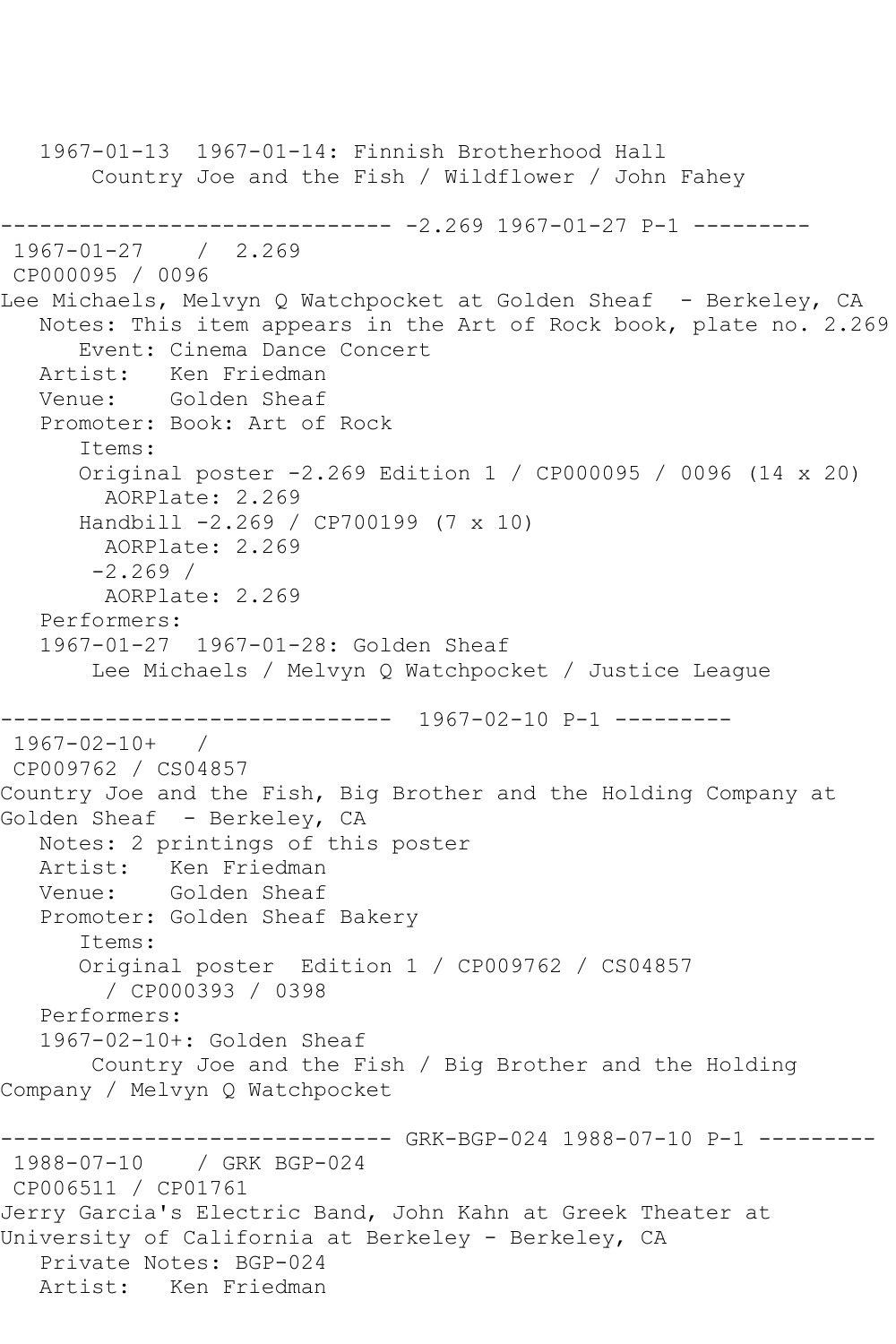Venue: Greek Theater at University of California at Berkeley Promoter: Bill Graham Presents BGP Items: Original poster GRK-BGP-024 Edition 1 / CP006511 / CP01761 (13  $x 19-3/4$  Price: 185.00 Performers: 1988-07-10: Greek Theater at University of California at Berkeley Jerry Garcia / John Kahn / David Kemper / Gloria Jones / Melvin Seals / Jackie Labranch / Bob Weir / Brent Mydland ------------------------------ ARC-BGP-029 1988-12-31 P-1 --------- 1988-12-31 / ARC BGP-029 CP006516 / CP01766 Huey Lewis, Tower of Power at Arco Arena - Sacramento, CA Private Notes: BGP-029 Artist: Peter Barsotti - Art Direction Venue: Arco Arena Promoter: Bill Graham Presents BGP Items: Original poster ARC-BGP-029 Edition 1 / CP006516 / CP01766 (13  $x 19-1/4$  Price: 79.00 Performers: 1988-12-31: Arco Arena Huey Lewis and the News / Tower of Power ------------------------------ OAC-BGP-031 1988-12-31 P-1 --------- 1988-12-31 / OAC BGP-031 CP006518 / CP01768 Grateful Dead, Peter Apfelbaum at Oakland Coliseum - Oakland, CA Private Notes: BGP-031 Artist: Peter Barsotti - Art Direction<br>Venue: Oakland Coliseum Oakland Coliseum Promoter: Bill Graham Presents BGP Items: Original poster OAC-BGP-031 Edition 1 / CP006518 / CP01768 (13  $x 19 - 1/4$  Price: 105.00 Performers: 1988-12-31: Oakland Coliseum Grateful Dead / Peter Apfelbaum / Hieroglyphics Ensemble / Tom Tom Club ------------------------------ OAC-BGP-039-A 1990-01-13 P-1 -------- - 1990-01-13 / OAC BGP-039-A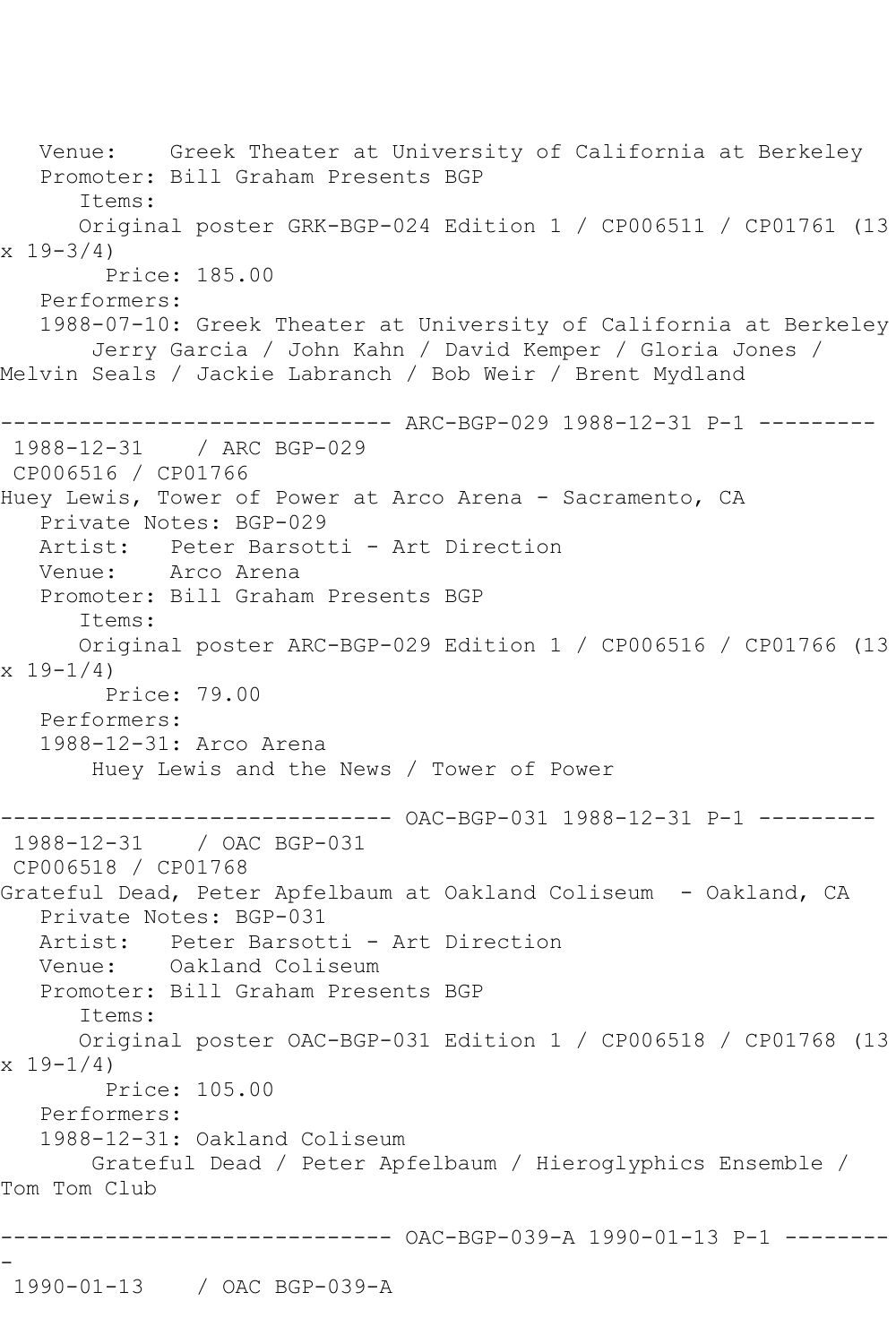```
CP006521 / CP01771
Paul Simon at Oakland Coliseum - Oakland, CA
   Private Notes: BGP-039-A
  Artist: Arlene Owseichick -- Artist<br>Venue: Oakland Coliseum
            Oakland Coliseum
   Promoter: Bill Graham Presents BGP
       Items:
       Original poster OAC-BGP-039-A Edition 1 / CP006521 / CP01771 
(13 \times 19 - 1/4) Price: 105.00
    Performers:
    1990-01-13: Oakland Coliseum
        Paul Simon
      ------------------------------ OAC-BGP-038 1990-12-31 P-1 ---------
1990-12-31 / OAC BGP-038
CP006522 / CP01772
Grateful Dead, Branford Marsalis at Oakland Coliseum - Oakland, CA
   Private Notes: BGP-038
       Event: New Year's Eve
   Artist: Peter Barsotti - Art Direction
   Venue: Oakland Coliseum
   Promoter: Bill Graham Presents BGP
       Items:
       Original poster OAC-BGP-038 Edition 1 / CP006522 / CP01772 (13 
x 19-1/4 Price: 105.00
       Ticket OAC-BGP-038 Edition 1 / CP070096
   Performers:
    1990-12-31: Oakland Coliseum
        Grateful Dead / Branford Marsalis / Rebirth Brass Band
------------------------------ -BGP-049-O 1991-11-15 P-1 ---------
1991-11-15 / BGP-049-O
CP005825 / CP01074
Jerry Garcia, Blues Traveler at Madison Square Garden - New York, 
NY
   Notes: Oversize
  Private Notes: BGP-049-0<br>Artist: Arlene Owseich
             Artist: Arlene Owseichick -- Artist
   Venue: Madison Square Garden
   Promoter: Bill Graham Presents BGP
       Items:
       Original poster -BGP-049-O Edition 1 / CP005825 / CP01074 (24 
x 36)
         Price: 210.00
   Performers:
```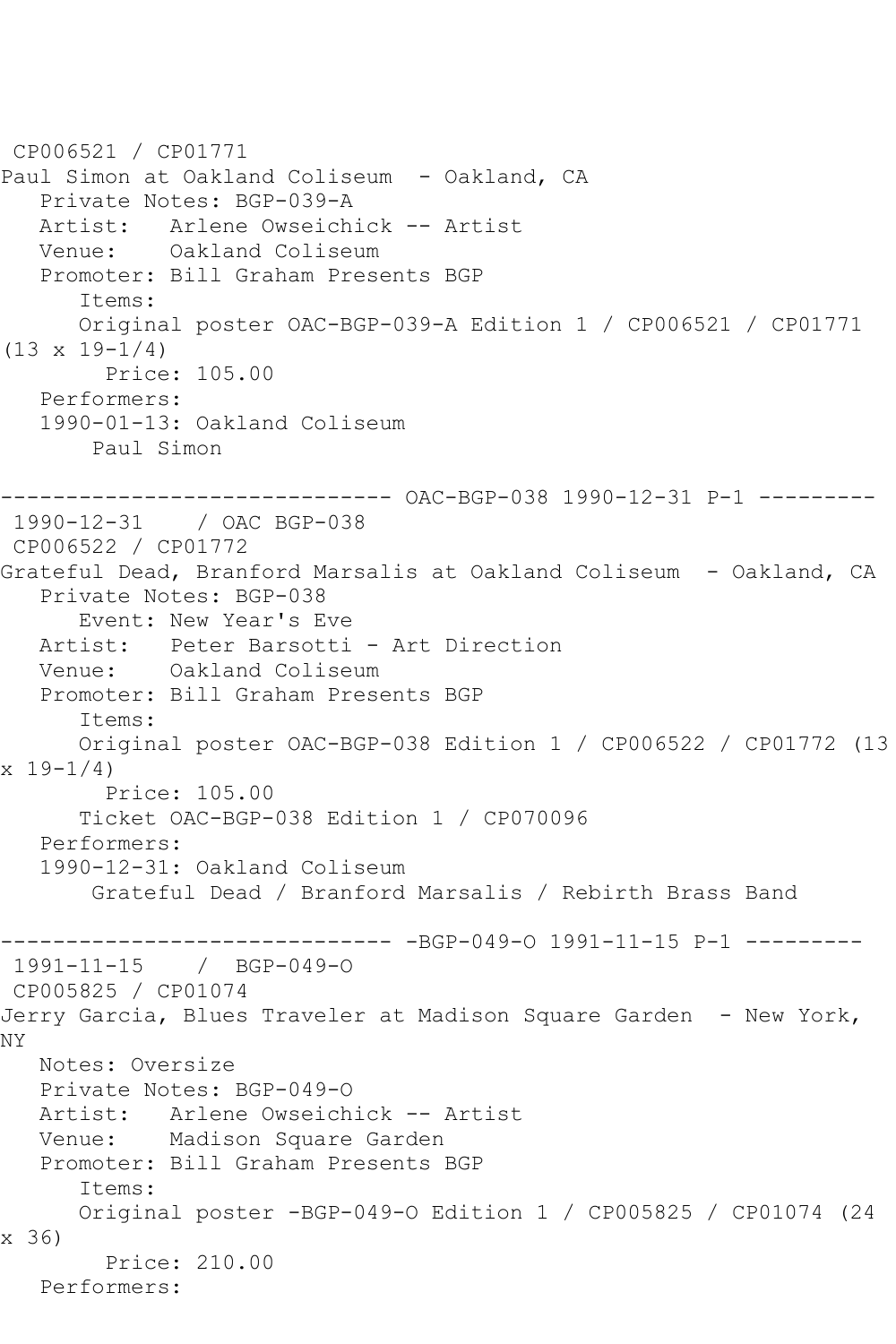1991-11-15: Madison Square Garden Jerry Garcia / Blues Traveler ------------------------------ OAC-BGP-050 1991-12-31 P-1 --------- 1991-12-31 / OAC BGP-050 CP006530 / CP01780 Grateful Dead, Bela Fleck at Oakland Coliseum - Oakland, CA Private Notes: BGP-050 Event: Cheers Artist: Peter Barsotti - Art Direction Venue: Oakland Coliseum Promoter: Bill Graham Presents BGP Items: Original poster OAC-BGP-050 Edition 1 / CP006530 / CP01780 (13 x 19-1/4) Price: 184.00 Performers: 1991-12-31: Oakland Coliseum Grateful Dead / Bela Fleck / Babatunde Olatunju / Flecktones ------------------------------ BGCA-BGP-086 1993-12-29 P-1 --------- 1993-12-29 / BGCA BGP-086 CP006561 / CP01811 Bette Midler at Bill Graham Civic Auditorium - San Francisco, CA Private Notes: BGP-086 Event: Experience the Divine Artist: Arlene Owseichick -- Artist Venue: Bill Graham Civic Auditorium Promoter: Bill Graham Presents BGP Items: Original poster BGCA-BGP-086 Edition 1 / CP006561 / CP01811 (13 x 15-1/2) Price: 53.00 Performers: 1993-12-29 1993-12-31: Bill Graham Civic Auditorium Bette Midler ----- FW-BGF-140 1994-05-26 P-1 ---------1994-05-26 / FW BGF-140 CP006958 / CP02208 Ken Kesey's Twister, Merry Pranksters at Fillmore West - San Francisco, CA Private Notes: BGF Artist: Cameron Sky Venue: Fillmore West Promoter: Bill Graham New Fillmores BGF Items: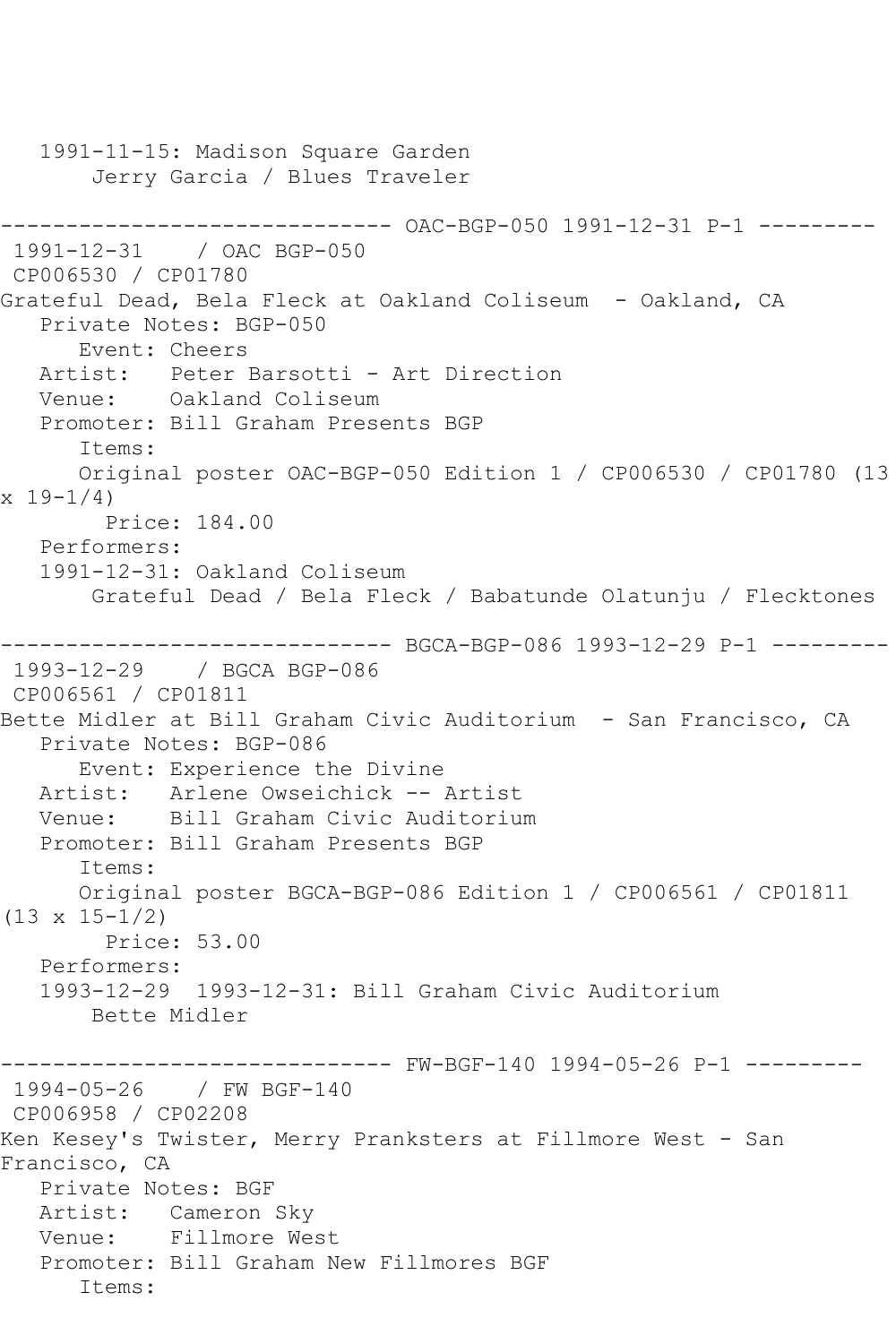Original poster FW-BGF-140 Edition 1 / CP006958 / CP02208 (13 x 19) Price: 53.00 Performers: 1994-05-26: Fillmore West Ken Kesey / Merry Pranksters / Jambay ------------------------------ LKCA-PCL-049 1995-04-12 P --------- 1995-04-12 / LKCA PCL-049 CP009295 / CP06463 Belly, Super Chunk Private Notes: PCL-049 Artist: Ken Friedman Venue: Lakewood Civic Auditorium, Cleveland Promoter: Art Rock PCL Series Items: Original poster LKCA-PCL-049 / CP009295 / CP06463 Price: 15.00 Performers: 1995-04-12: Lakewood Civic Auditorium, Cleveland Set: PCL Belly / Super Chunk / Cold Water Flag ------------------------------ -BGP-163-O 1997-05-21 P-1 --------- 1997-05-21 / BGP-163-O CP005849 / CP01098 Tina Turner, Cyndi Lauper at Concord - Concord, CA Notes: Oversize Private Notes: BGP-163-O Artist: Ken Friedman Venue: Concord Promoter: Bill Graham Presents BGP Items: Original poster -BGP-163-O Edition 1 / CP005849 / CP01098 (20 x 30) Price: 69.00 Performers: 1997-05-21: Concord Tina Turner / Cyndi Lauper ------------ SUPC-PCL-167 1997-06-26 P ---------1997-06-26 / SUPC PCL-167 CP009152 / CP06320 Lou Reed at Supper Club - New York, NY Private Notes: \* Signed Artist: Ken Friedman Venue: Supper Club